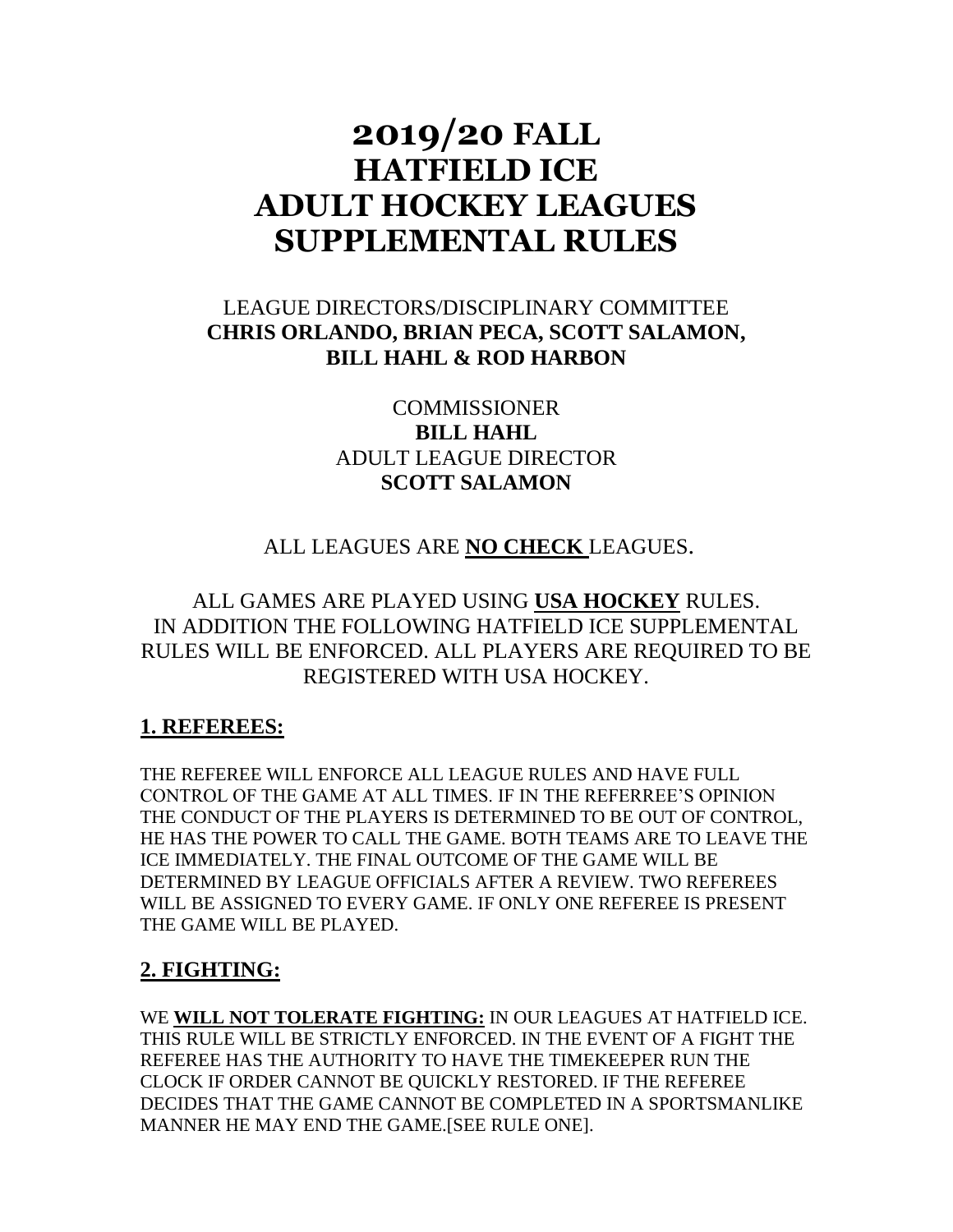THE LEAGUE PENALTIES FOR FIGHTING WILL BE AS FOLLOWS- FIRST OFFENSE- 2 GAME SUSPENSION\* SECOND OFFENSE- 6 GAME SUSPENSION\* THIRD OFFENSE- REMAINDER OF THE SEASON SUSPENSION. (INCLUDING PLAYOFFS)\*

ANY MAJOR PENALTY THAT ALSO INCLUDES A GAME MISCONDUCT PENALTY WILL CARRY AN ADDITONAL ONE GAME SUSPENSION.

*EXAMPLE: 5 MINUTE MAJOR FOR FIGHTING & GAME MISCONDUCT IS A THREE GAME SUSPENSION*

**\* INSTIGATOR RULE:** IF A FIGHT OCCURS AND THE REFEREE DEEMS ONE OF THE PARTICIPANTS TO BE THE AGGRESSOR HE MAY ASSESS AN INSTIGATOR MINOR PENALTY TO THAT PLAYER. BOTH PLAYERS INVOLVED IN THE FIGHT WILL STILL BE EJECTED FROM THE GAME. THE PLAYER INSTIGATING THE FIGHT SHALL BE SUSPENDED THE NORMAL THREE [3] GAMES. THE OTHER PLAYER INVOLVED WILL BE SUSPENDED ONE [1] GAME. THE INSIGATOR MINOR PENALTY WILL BE SERVED BY A PLAYER ON THE ICE AT THE TIME OF THE PENALTY. IN THE EVENT OF A FIGHT WITH NO INSTIGATOR PENALTY CALLED, BOTH PLAYERS RECEIVE A THREE [3] GAME SUSPENSION. IF AN ALTERCATION RESULTS IN ONLY ONE PLAYER RECEIVING A FIGHTING MAJOR, THAT PLAYER SHALL BE SUSPENDED THREE [3] GAMES. ALL OF THE ABOVE SCENARIOS ASSUME THIS IS A FIRST OFFENSE. THIS RULE IS INTENDED TO LESSEN THE PENALTY TO A PLAYER WHO IS JUST PROTECTING HIMSELF. ALL INSTIGATOR PENALTIES WILL BE ASSESSED AT THE REFEREE'S DISCRETION.

**3. OTHER MAJOR PENALTIES:** [GAME MISCONDUCTS] ALL GAME MISCONDUCT PENALTIES ARE AN AUTOMATIC ONE GAME SUSPENSION FROM USA HOCKEY!

ANY OTHER MAJOR PENALTY THAT INCLUDES A GAME MISCONDUCT SUCH AS STICK FOULS, BOARDING OR ABUSE OF OFFICIALS SHALL CARRY THE SAME PENALTIES AS RULE #2.

PLAYERS WHO PLAY ON MORE THAN ONE TEAM WHO ARE ISSUED A SUSPENSION WILL NOT BE PERMITTED TO PLAY FOR THEIR OTHER TEAM UNTIL THE SUSPENSION IS SERVED FOR THE TEAM IT WA RECEIVED ON.

#### **4. MATCH PENALTIES:**

ANY PLAYER RECEIVING A MATCH PENALTY SHALL BE SUSPENDED INDEFINITLEY FROM ALL ADULT ICE HOCKEY LEAGUE COMPETITION, [THIS INCLUDES PLAYERS ACTIVE IN MULTIPLE LEAGUES], PENDING A REVIEW BY THE LEAGUE DICIPLINARY COMMITTEE AND A RULING BY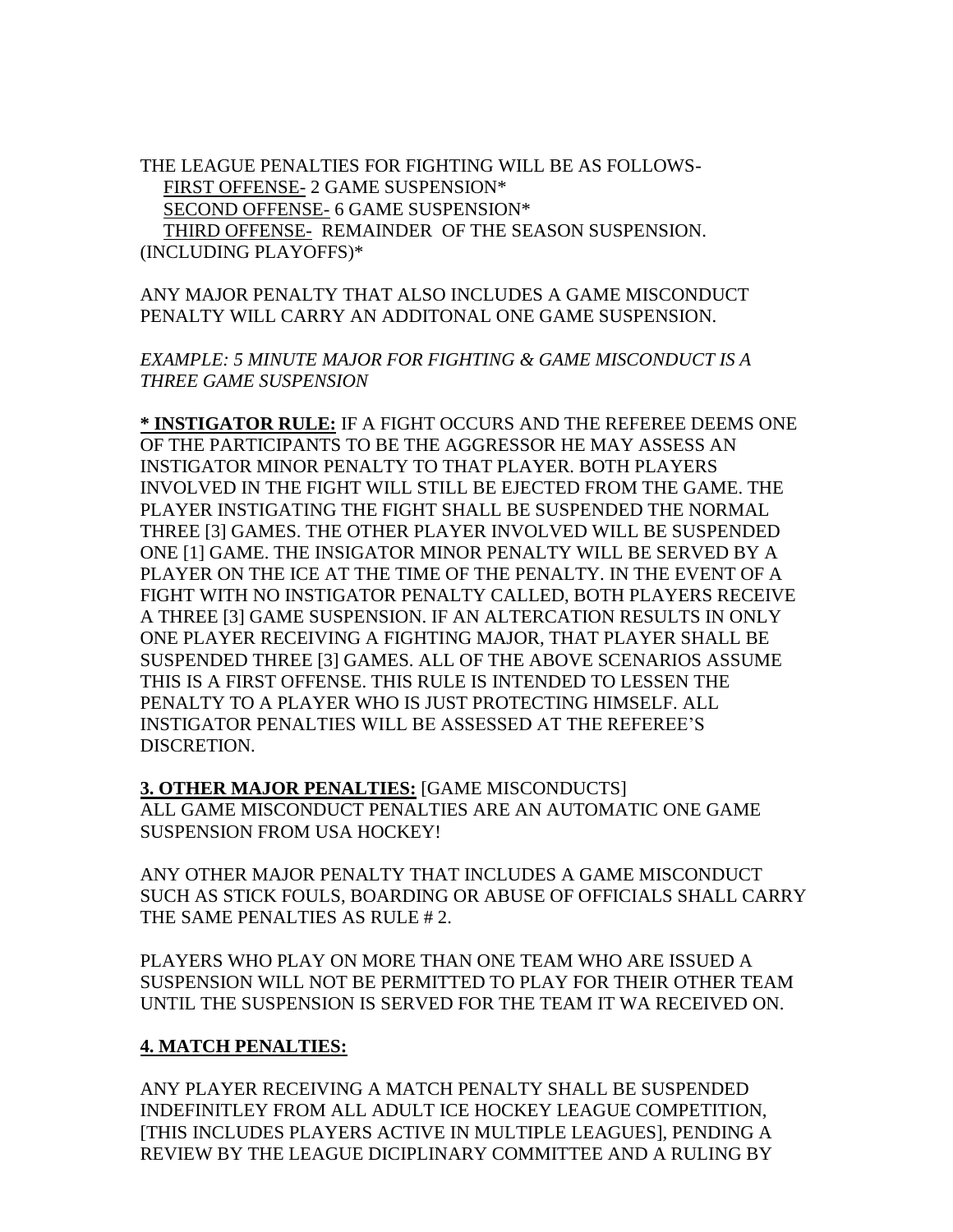THE ATLANTIC DISTRICT. IF A PLAYERS CASE IS NOT REVIEWED WITHIN 30 DAYS OF THE INFRACTION THE SUSPENSION WILL TERMINATE AND THE PLAYER WILL BE REINSTATED.

#### **5. PENALTIES/PLAYER:**

A. ANY PLAYER WHO RECEIVES [**4]** PENALTIES IN A GAME SHALL BE EJECTED FROM THE GAME UPON THE CALLING OF THE FOURTH PENALTY. NO FURTHER SUSPENSION SHALL BE ENFORCED. HOWEVER, IF A PLAYER RECEIVES 5 OR MORE PENALTIES IN ONE GAME DUE TO THE REFEREE CALLING MULTIPLE FOULS SIMIULTANEOUSLY, THAT PLAYER SHALL BE EJECTED FROM THAT GAME AND SUSPENDED FOR [**1]** ADDITIONAL GAME. B. ANY PLAYER WHO, IN THE JUDGEMENT OF THE REFEREES, TAKES THE ICE UNDER THE INFLUENCE OF ALCOHOL OR DRUGS, WILL BE ASSESSED A GAME MISCONDUCT AND A ONE GAME SUSPENSION. REPEAT OFFENDERS WILL BE SUBJECT TO EXPULSION FROM THE LEAGUE. NO ALCOHOLIC BEVERAGES ARE PERMITTED IN THE PLAYER BENCH AREAS. C. HATFIELD ICE RESERVES THE RIGHT TO SUSPEND OR PERMANENTLY BAR ANY PLAYER WHO HAS DEMONSTRATED AN INABILITY TO FOLLOW RULES AND PRACTICES POOR SPORTSMANSHIP, OR WHO IN THE JUDGEMENT OF LEAGUE OFFICIALS, POSES A THREAT TO THE HEALTH AND SAFETY OF OTHER PARTICIPANTS AND OFFICIALS.

#### **D. A GAME EJECTION**

MAY BE ASSESSED INSTEAD OF A GAME MISCONDUCT BY THE REFEREE. A GAME EJECTION CARRIES NO FURTHER PENALTIES OR SUSPENSIONS. E. ANY PLAYER RECEIVING A GAME MISCONDUCT SHALL AUTOMATICALLY SIT OUT THE NEXT GAME. NO EXCEPTIONS.

**6. GAME PENALTIES-TEAM:** A TOTAL OF FIFTEEN [15] TEAM PENALTIES INCURRED IN ONE GAME WILL RESULT IN A FORFEIT OF THAT GAME.

#### **7. TEAM ROSTERS:**

- A. A TEAM MAY ROSTER UP TO TWENTY [20] SKATERS AND TWO [2] GOALIES.
- B. PLAYERS WILL NO LONGER BE REQUIRED TO SIGN IN BEFORE A GAME.
- C. EACH TEAM WILL HAVE A CAPTAIN AND ONE OR TWO ALTERNATES. THEY WILL BE INDICATED BY A "C' OR AN "A" ON THE ROSTER SECTION OF THE SCORE SHEET. THEY WILL BE THE ONLY PLAYERS PERMITTED TO COMMUNICATE WITH THE OFFICIALS DURING A GAME.
- D. EACH TEAM WILL SUBMIT TO THE LEAGUE, THE COLOR(S) AND STYLE OF THEIR TEAM'S JERSEYS. EVERY PLAYER WILL WEAR THE SAME JERSEY NUMBER AT EVERY GAME. THIS INFORMATION WILL BE INCLUDED WITH THE TEAMS INITIAL ROSTER.
- D. GOALEIS MUST PLAY AT LEAST 3 GAMES FOR A TEAM TO BE CONSIDERED ELIGIBLE TO PLAY IN PLAYOFFS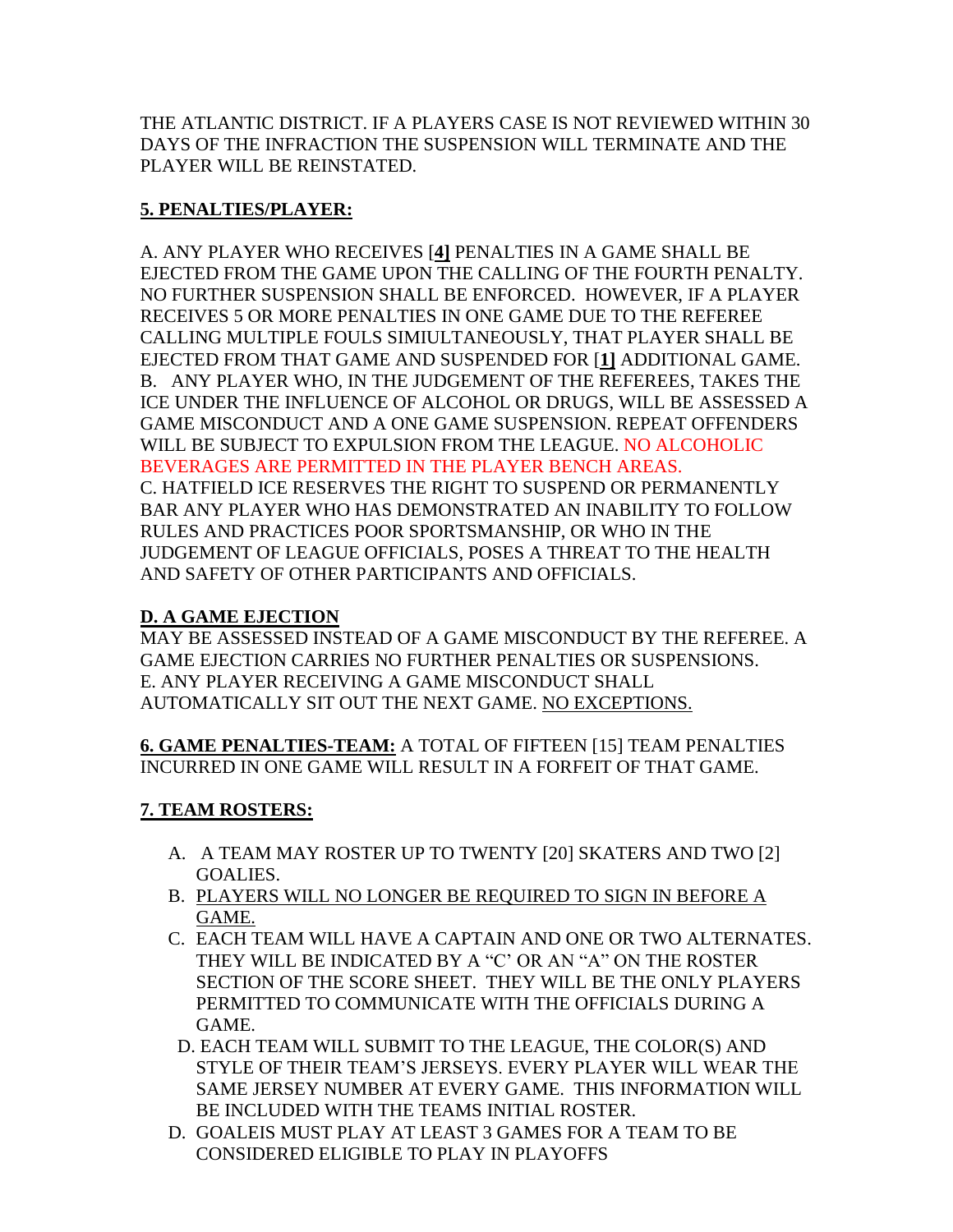#### **8. CHALLENGING PLAYER ELIGABILITY**

- 1) CAPTAIN CAN FILE A FORMAL CHALLENGE TO A REREE WHO WILL INSTRUCT THE SCOREKEEPER TO MAKE A NOTE OF THE PLAYER IN QUESTION. CHALLENGES WILL ONLY BE ACCPETED FROM WARM-UPS TO THE COMPLETION OF THE GAME. NO CHALLENGES WILL BE ACCEPETED AFTER THE COMPLETION OF THE GAME.
- 2) LEAGUE COMMISSONERS WILL EVLAUATE THE SITUATION AND ISSUE A VERDICT.
- 3) IF A CHALLENGED PLAYER IS FOUND TO NOT BE ON THE TEAM ROSTER OR IS AN UNAPPROVED SUB, A FORFEIT WILL BE ISSUED.

#### **9. PROTOCOL FOR REPORTING ADVANCED PLAYERS**

CAPTAINS WILL BE HELD RESPONSIBLE FOR SUBMITTING A ROSTER COMPLETED WITH PLAYERS OF APPRORATE SKILL LEVEL FOR THE DIVISION IN WHICH THEY ARE PLAYING

- 1) TEAM CAPTAIN REGISTERS A FORMAL COMPLAINT, WHICH SHOLD INCLUDE PLAYERS NAME, JERSEY NUMBER AND TEAM. A LIST OF REASONS AS TO WHY THIS PLAYER IS NOT APPROPRIATE FOR THE LEAGUE MUST ALSO BE INCLUDED (I.E. SHOT, SKATING SPEED, STICKHANDLING).
- 2) ONCE 2 OR MORE CAPTAINS HAVE IDENTIFIED AN IDIVIDUAL PLAYER, LEAGUE OFFICIALS WILL MONITOR SEVERAL GAMES AND MAKE A RULING.
- 3) IF A PLAYER IS DETERMINED TO BE TOO ADVANCED FOR THE DIVISION IN WHICH THEY ARE PLAYING LEAGUE OFFICIALS WILL GIVE THE CAPTAIN OF THE TEAM A WARNING. FAILURE TO REEL THE PLAYER IN QUESTION IN MAY RESULT IN THE CAPTAIN SERVING A ONE GAME SUSPENSION AND/OR THE PLAYERS REMOVAL FROM THE LEAGUE.

ALL REPORTS ON ADVANCED PLAYERS MUST BE EMAILED TO SCOTT SALAMON AND BILL HAHL

#### **10. AUTOMATIC GAME FORFEITURE:**

- A. IF A SUSPENDED PLAYER ENTERS A GAME DURING HIS SUSPENSION HIS TEAM SHALL FORFEIT THE GAME AND HE SHALL RECEIVE AN ADDITIONAL TWO [2] GAMES ON TOP OF HIS ORIGINAL SUSPENSION.
- B. **IF AN UNROSTERED PLAYER PARTICIPATES IN A GAME HIS TEAM SHALL FORFEIT**.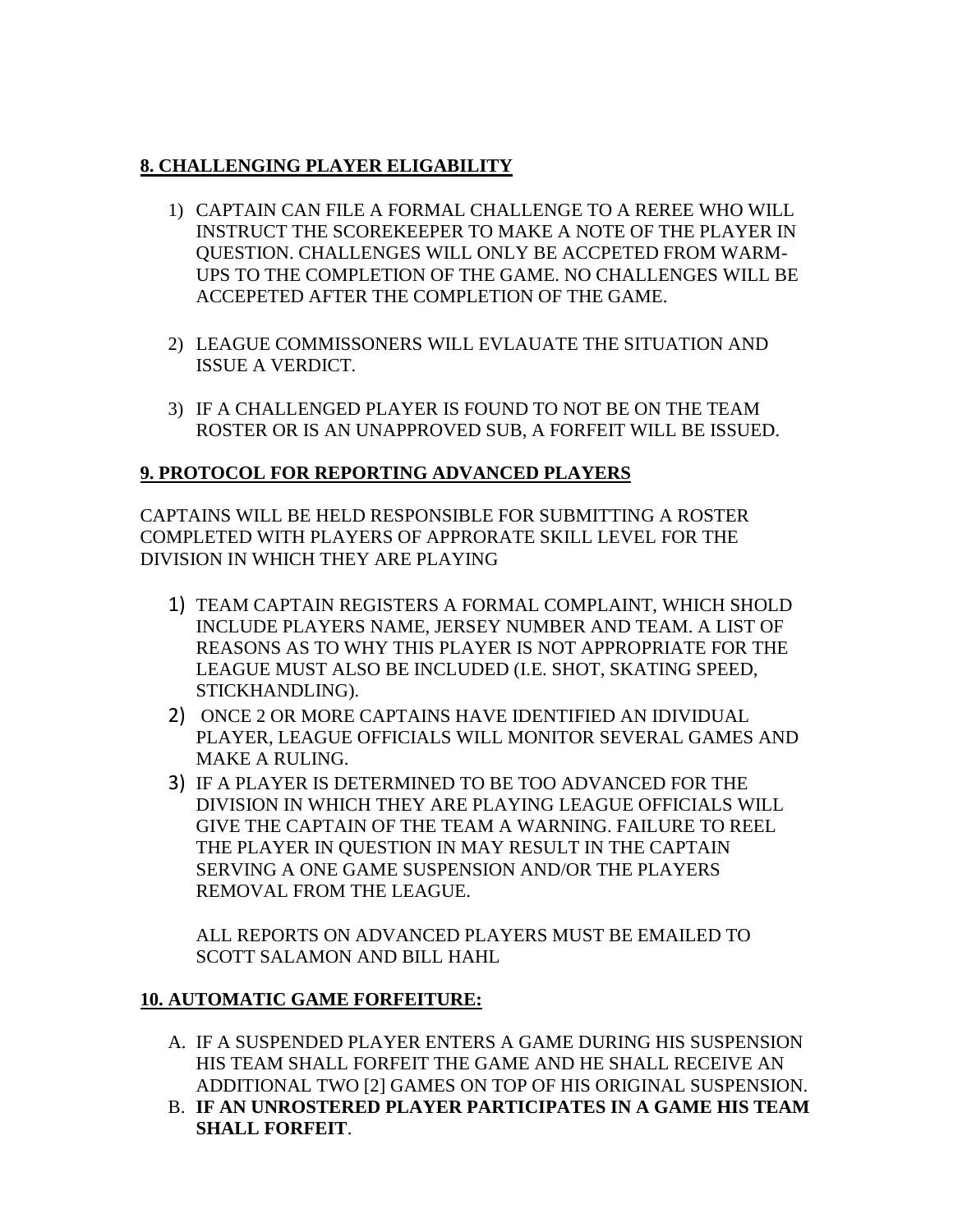C. IF AN INELIGIBLE PLAYER PARTICIPATES IN A PLAYOFF GAME HIS TEAM SHALL FORFEIT.

#### **11. GAME TIMES:**

- A. A LEAGUE GAME CONSISTS OF THREE, 15 MINUTE, STOP TIME PERIODS.\* [SEE MERCY RULE "C"]. A GAME IS OFFICIAL AFTER TWO PERIODS HAVE BEEN PLAYED.
- B. A GAME TIME SLOT IS 1 AND ½ HOURS LONG. TEAMS ARE TO BE ON THE ICE, ON TIME. A 5 MINUTE WARMUP IS ALLOWED. NO PLAYER SHALL ENTER THE ICE SURFACE UNTIL THE RESURFACING IS COMPLETE AND THE OLYMPIA DOORS ARE CLOSED.
- **C.** MERCY RULE. IF THE GOAL DIFFERENTIAL IS 7 OR MORE ENTERING, OR BECOMES SO AT ANY TIME DURING THE THIRD PERIOD, A RUNNING CLOCK SHALL BE USED. *IF THE DIFFERENTIAL CLOSES TO WITHIN FOUR (4) GOALS THE STOP CLOCK SHALL RESUME.* IF THE GOAL DIFFERENTIAL BECOMES 10 AT ANY TIME AFTER TWO PERIODS THE GAME SHALL BE ENDED **(EXCEPT FOR THE 30+ C LEAGUE).**
- D. IF ONLY ONE REFEREE SHOWS UP FOR A GAME THE GAME WILL PROCEED AS SCHEDULED WITH ONE REFEREE. THE GAME WILL BE CONSIDERED AN OFFICIAL GAME. TWO REFEREES ARE ASSIGNED TO EVERY GAME.
- F. THE TAG UP OFFSIDES RULE SHALL BE IN EFFECT. **BLUE LINE ICING SHALL BE CALLED.**

### **12. OVERTIME FORMAT:**

A. IN THE EVENT OF A TIE GAME A 5 MINUTE 4 ON 4 SUDDEN DEATH OVERTIME PERIOD SHALL BE PLAYED. IF A TEAM SHOULD RECEIVE A PENALTY WHILE ALREADY DOWN A MAN THEN THE NON OFFENDING TEAM SHALL BE PERMITTED AN EXTRA SKATER AS LONG AS THEY DO NOT HAVE MORE THAN 6 PLAYERS OR 5 AND 1 GOALIE ON THE ICE. OTHERWISE THE PENALTY SHOULD BE STACKED.

\*Note (At no time shall a team be below 3 players and 1 goalie on ice strength as well as over 5 players and 1 goalie. This is the NHL format.)

- B. **IF THERE IS NO SCORING IN OVERTIME A 3 PLAYER SHOOTOUT SHALL BE HELD. AFTER THREE SHOOTERS WE WILL CONTINUE 1 AND 1 UNTIL A WINNER IS DECIDED.** *EVERY SKATER MUST SHOOT ONCE BEFORE A SKATER CAN SHOOT AGAIN***.** PENALIZED PLAYERS WITH TIME REMAINNG ON THEIR PENALTY AT THE END OF OVERTIME ARE NOT ELIGIBLE FOR THE SHOOT-OUT.
- C. IF A **PLAYOFF GAME** IS TIED AT THE END OF REGULATION A TEN MINUTE SUDDEN DEATH OVERTIME WILL BE PLAYED. THE TEAMS WILL PLAY 5 ON 5. THEY WILL NOT SWITCH ENDS. IF THE GAME IS STILL TIED, THE GAME WILL PROCEED TO A SHOOTOUT. **AFTER THREE SHOOTERS WE WILL CONTINUE 1 AND 1 UNTIL A WINNER IS DECIDED.** *EVERY SKATER MUST SHOOT ONCE BEFORE A SKATER CAN SHOOT AGAIN***.**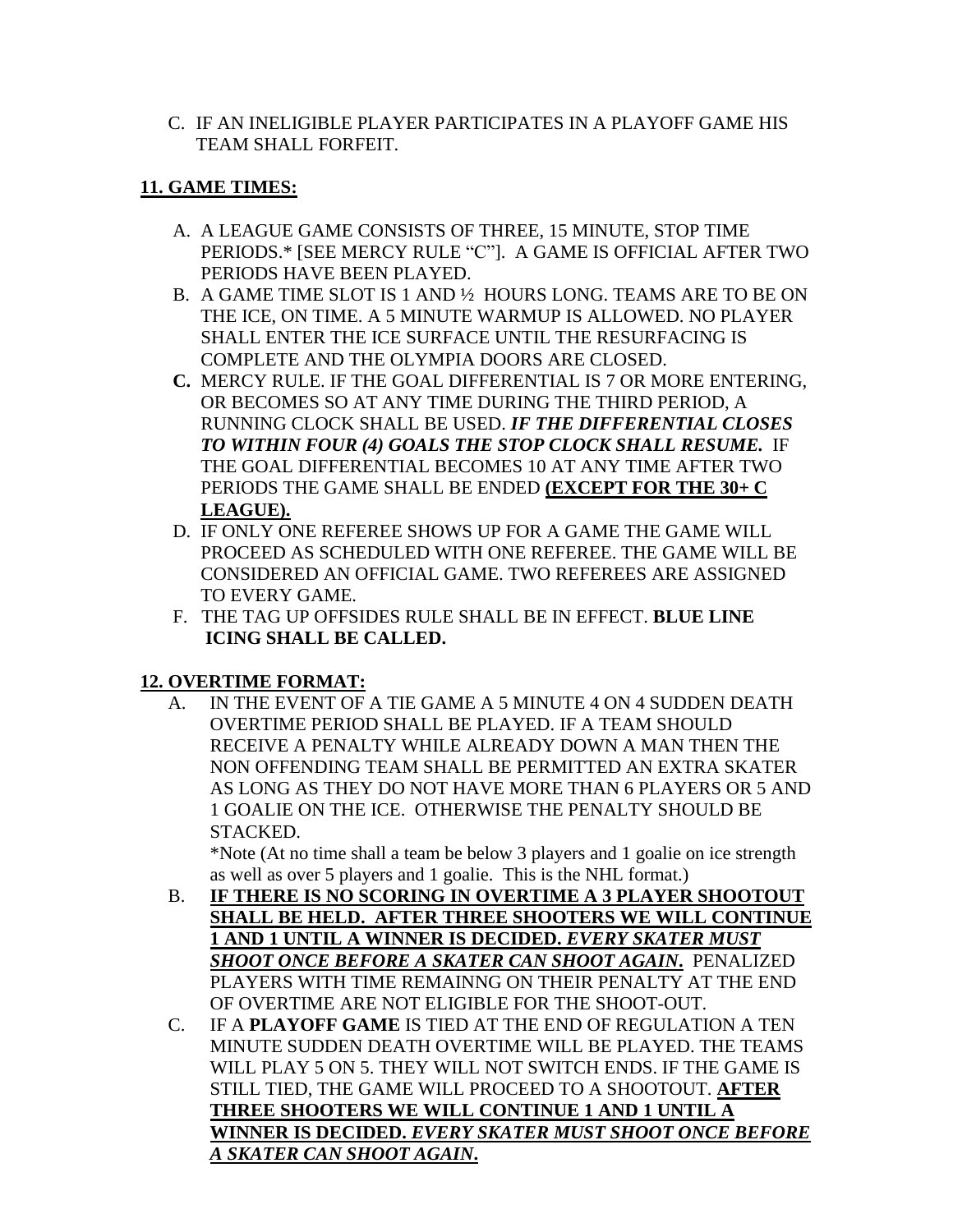D. IF A **FINALS GAME** IS TIED AT THE END OF REGULATION A TEN MINUTE SUDDEN DEATH OVERTIME WILL BE PLAYED. THE TEAMS WILL PLAY 5 ON 5. THEY WILL NOT SWITCH ENDS. IF THE GAME IS STILL TIED, ANOTHER 10 MINUTE OVERTIME WILL BE PLAYED. THIS WILL CONTINUE UNTIL A WINNER IS DETERMINED.

#### **13. SCORESHEETS:**

- A. IT IS UP TO EACH TEAM, ITS PLAYERS OR CAPTAIN TO BE AWARE OF ANY SUSPENSIONS THAT MUST BE SERVED BY BOTH THEIR OPPONENTS OR THEMSELVES. IT IS IN EACH TEAMS BEST INTEREST TO OBTAIN AND KEEP A COPY OF THEIR GAMES SCORESHEETS. ALL SUSPENSIONS WILL BE HANDED OUT BASED ON THESE RECORDS.
- B. A TEAM MAY FILE A GAME PROTEST BY INFORMING THE REFEREE WHO WILL NOTE IT ON THE SCORESHEET AND NOTIFY THE OTHER CAPTAIN AS WELL AS FORMALLY NOTIFING THE COMMISIONER OF THE LEAGUE.

#### **13. EQUIPMENT:**

 A. FULL EQUIPMENT MUST BE WORN AT ALL TIMES. A REGULATION HELMET WITH A FASTENED CHIN STRAP IS TO BE WORN AT ALL TIMES INCLUDING WARM-UPS AND ON THE BENCH. IF A PLAYER LOSES A HELMET DURING PLAY HE MUST GO TO THE BENCH OR REPLACE IT BEFORE RE-ENTERING PLAY. **FULL FACE PROTECTION IS STRONGLY RECOMMENDED. We WILL NOT be conforming to the new goalie equipment limitations set by USA Hockey. If a team has an issue with an opposing goaltender's equipment they must contact the league commissioner and file a formal protest.**

#### **14. GAME CANCELLATIONS:**

 A. GAMES CAN ONLY BE CANCELED AND RESCHEDULED BY, THE MANAGEMENT OF HATFIELD ICE. THIS WILL BE DONE ONLY IN EXTREME CASES OF INCLEMENT WEATHER OR PHYSICAL PLANT MALFUNCTIONS. INABILITY TO FIELD A TEAM OR DISSATISFACTION WITH A GAME TIME DO NOT CONSTITUTE REASONS FOR A CANCELL- ATION.

**THE REFEREES ONLY CALL PENALTIES. THE LEAGUE HANDLES ALL SUSPENSIONS. PLEASE COOPERATE WITH THE OFFICIALS . THE USA HOCKEY STANDARD OF PLAY SHALL BE ENFORCED.**